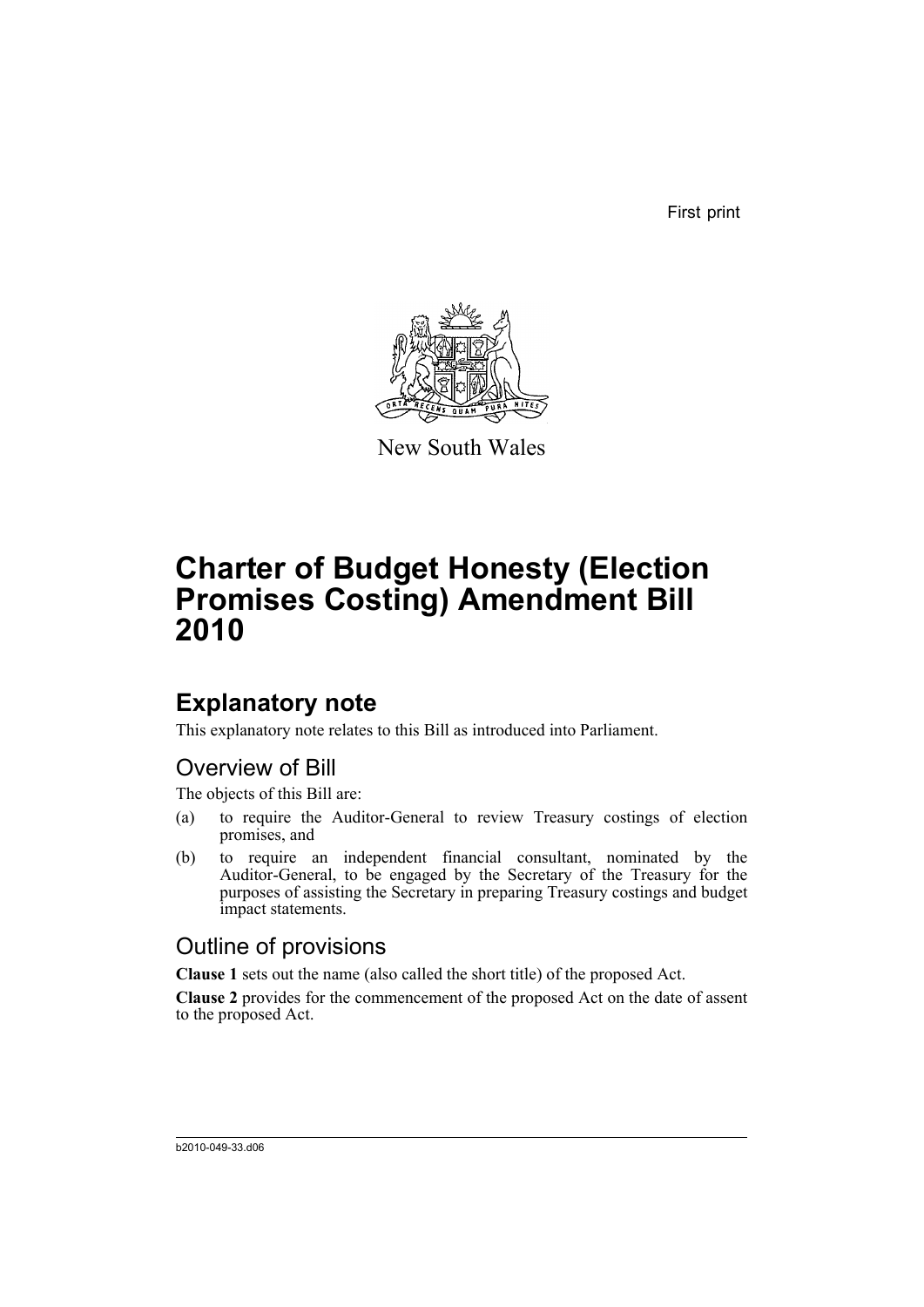Explanatory note

### **Schedule 1 Amendment of Charter of Budget Honesty (Election Promises Costing) Act 2006 No 89**

### **Review of Treasury costings by Auditor-General**

**Schedule 1 [9]** requires the Auditor-General to review Treasury costings and budget impact statements and to prepare reports of the reviews for public release. **Schedule 1 [4]** provides that the Secretary of the Treasury is to provide the report of the review of a Treasury costing to the Premier or the Leader of the Opposition (as the case requires). **Schedule 1 [5]** provides that when a Treasury costing is publicly released by the Secretary of the Treasury, it is to be accompanied by the Auditor-General's report of the review of the costing. **Schedule 1 [7]** provides that the report of the review of the budget impact statements is to be included in the budget impact statements that are publicly released by the Secretary of the Treasury on the fifth last day before a State election.

Under the amendments, the Secretary of the Treasury is to provide costing requests and proposed Treasury costings to the Auditor-General and is to ensure that the Auditor-General has access to other necessary information for the purpose of conducting a review. If the Auditor-General needs more information about a policy for the purpose of a review, the Secretary of the Treasury is to ask the Premier or the Leader of the Opposition (as the case requires) to provide that information.

**Schedule 1 [2]** inserts a note to the definition of *Treasury costing* to the effect that Treasury costings and budget impact statements are required to be reviewed by the Auditor-General. **Schedule 1 [8]** inserts a note stating that the Auditor-General must provide a report of the review of the Treasury costings and budget impact statements for inclusion in the budget impact statements.

### **Independent financial consultant**

**Schedule 1 [10]** provides that the Secretary of the Treasury is to engage a person or body with financial expertise (referred to as an *independent financial consultant*) to body while interest concluse (received to the the material conclusion of the Secretary in the preparation of Treasury costings and budget impact statements. The independent financial consultant is to be nominated by the Auditor-General. The consultant must not be a public authority, a public official or an official of a political party.

### **Confidentiality of information and documents relating to Treasury costings**

**Schedule 1 [11]–[17]** provide that the information and documents that cannot be disclosed will be extended to include information and documents relating to a review by the Auditor-General. The prohibition on the Secretary of the Treasury or members of Treasury staff disclosing such information or documents will be extended so that the Auditor-General and the independent financial consultant and their staff are also prohibited from disclosing the information and documents.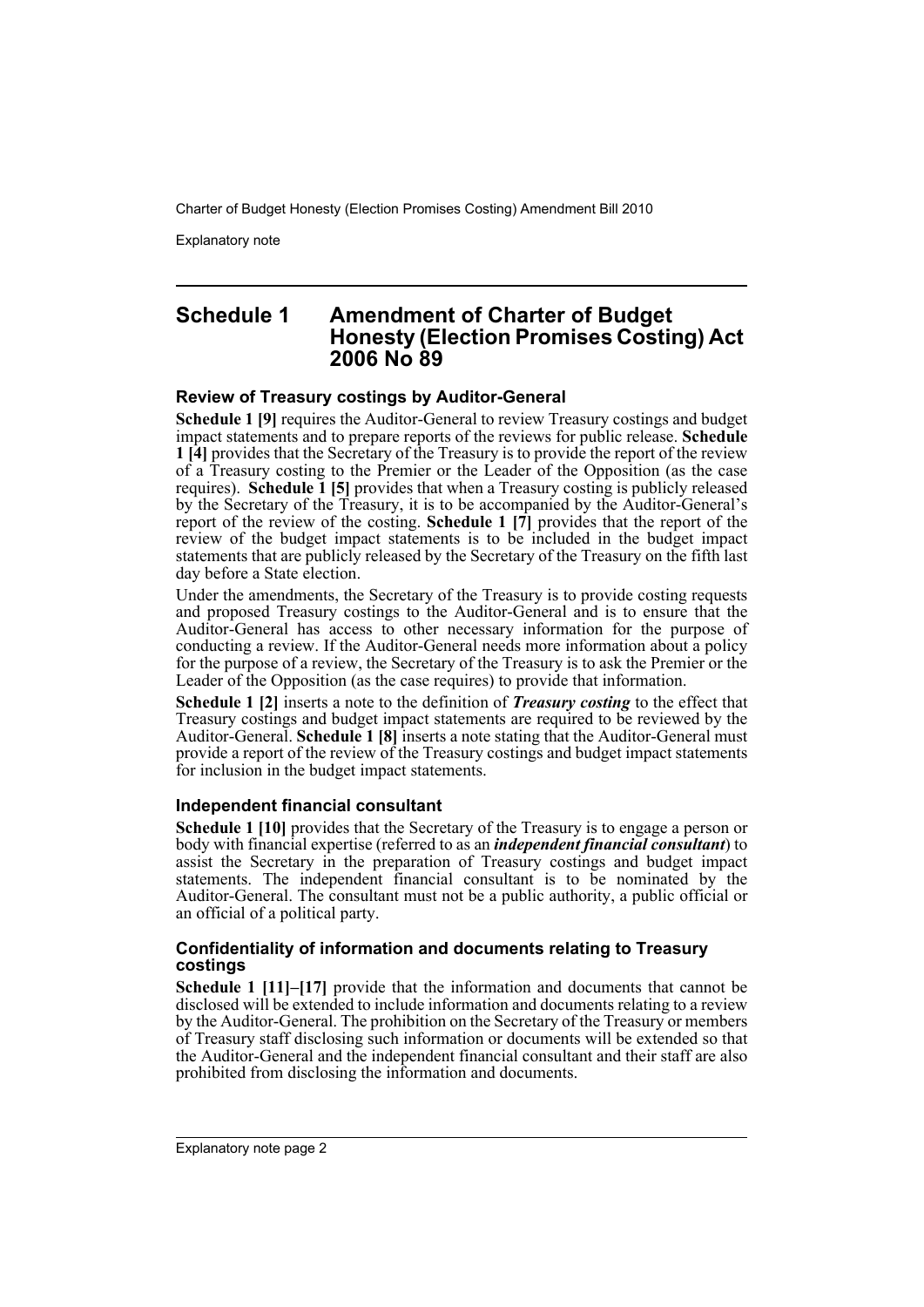Explanatory note

### **Other amendments**

**Schedule 1 [18]** enables the Secretary of the Treasury to revise a Treasury costing or budget impact statement to correct any errors identified by a review by the Auditor-General.

**Schedule 1 [3], [6] and [8]** replace notes that referred to relevant dates in relation to the 2007 State election with the relevant dates for the upcoming 2011 State election. **Schedule 1 [1]** inserts relevant definitions.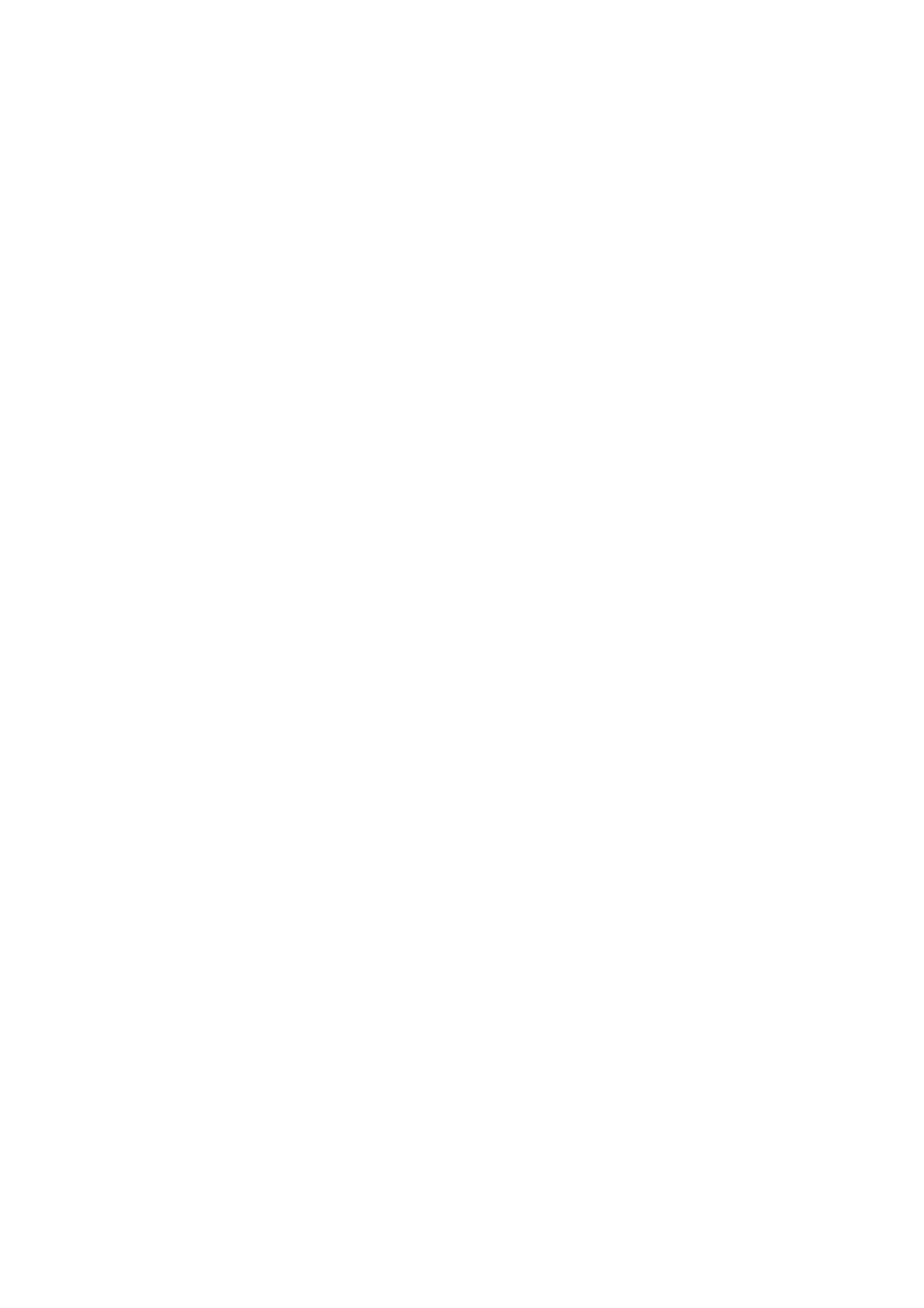First print



New South Wales

# **Charter of Budget Honesty (Election Promises Costing) Amendment Bill 2010**

# **Contents**

|            |                                                                                      | Page |
|------------|--------------------------------------------------------------------------------------|------|
| 1.         | Name of Act                                                                          |      |
|            | 2 Commencement                                                                       |      |
| Schedule 1 | Amendment of Charter of Budget Honesty (Election<br>Promises Costing) Act 2006 No 89 | 3    |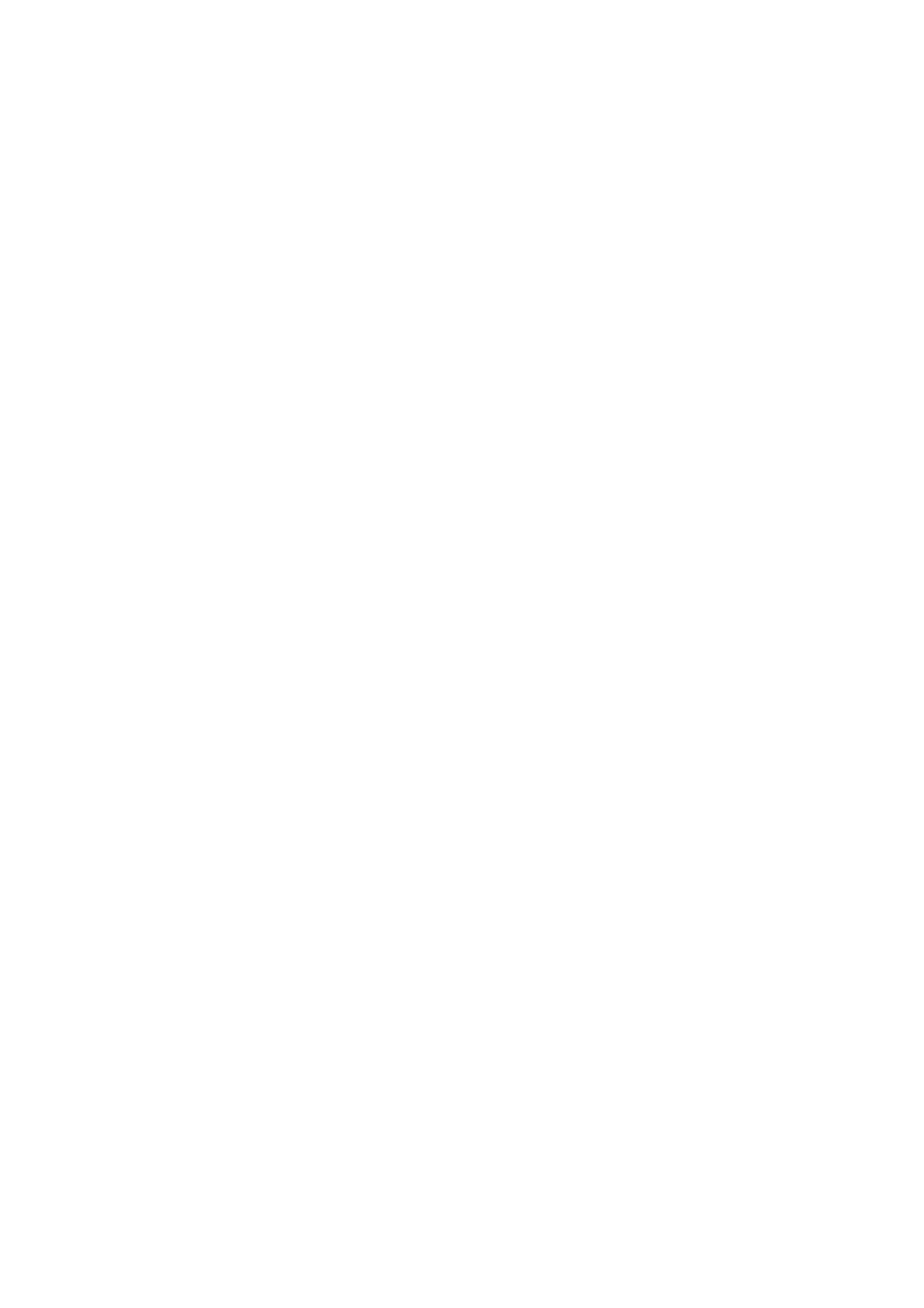

New South Wales

# **Charter of Budget Honesty (Election Promises Costing) Amendment Bill 2010**

No , 2010

### **A Bill for**

An Act to amend the *Charter of Budget Honesty (Election Promises Costing) Act 2006* to require Treasury costings to be reviewed by the Auditor-General and to provide for the engagement of an independent financial consultant.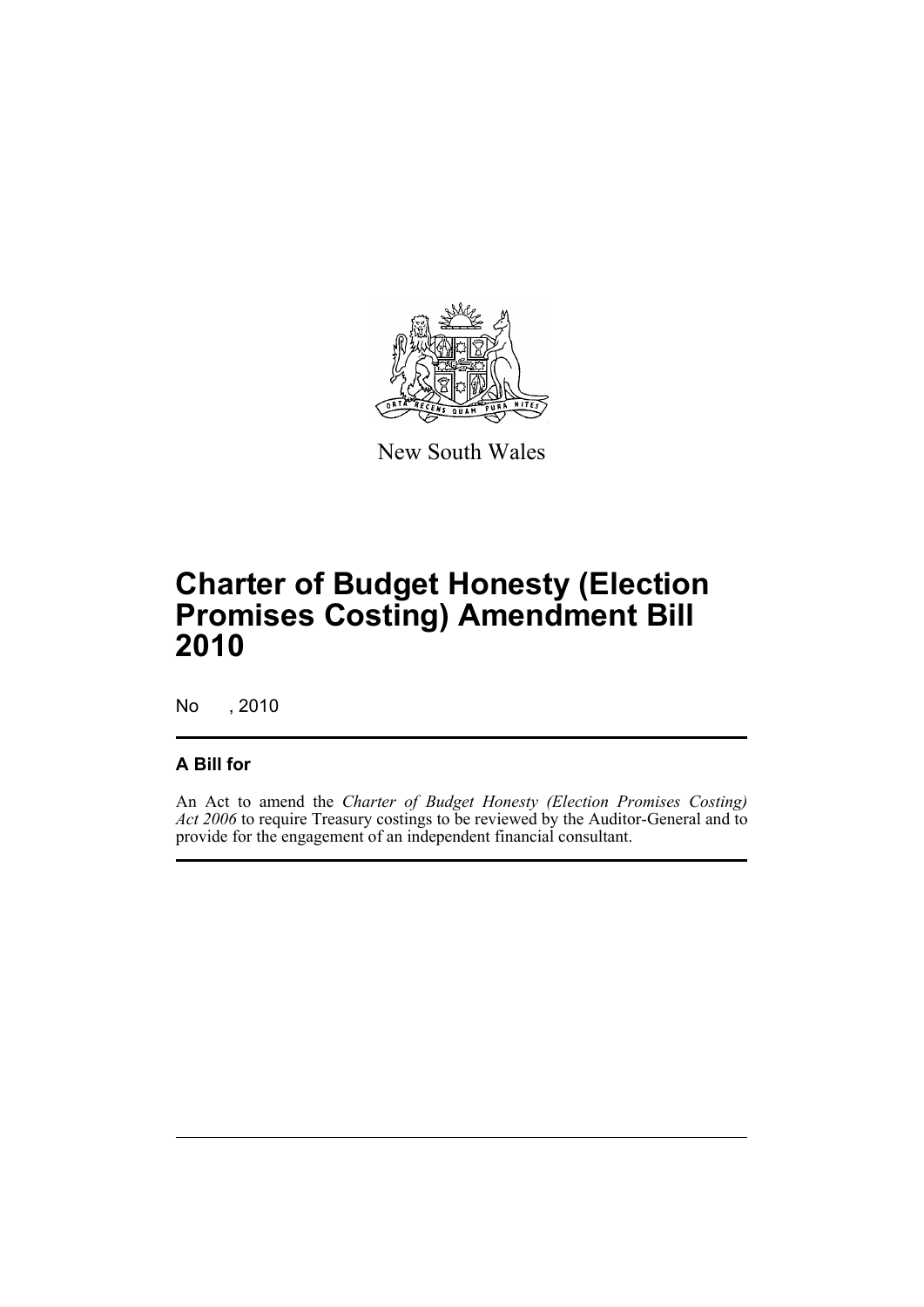<span id="page-7-1"></span><span id="page-7-0"></span>

| The Legislature of New South Wales enacts:                                                   | 1             |
|----------------------------------------------------------------------------------------------|---------------|
| Name of Act                                                                                  | $\mathcal{P}$ |
| This Act is the Charter of Budget Honesty (Election Promises Costing)<br>Amendment Act 2010. | 3<br>4        |
| Commencement                                                                                 |               |
| This Act commences on the date of assent to this Act.                                        | 6             |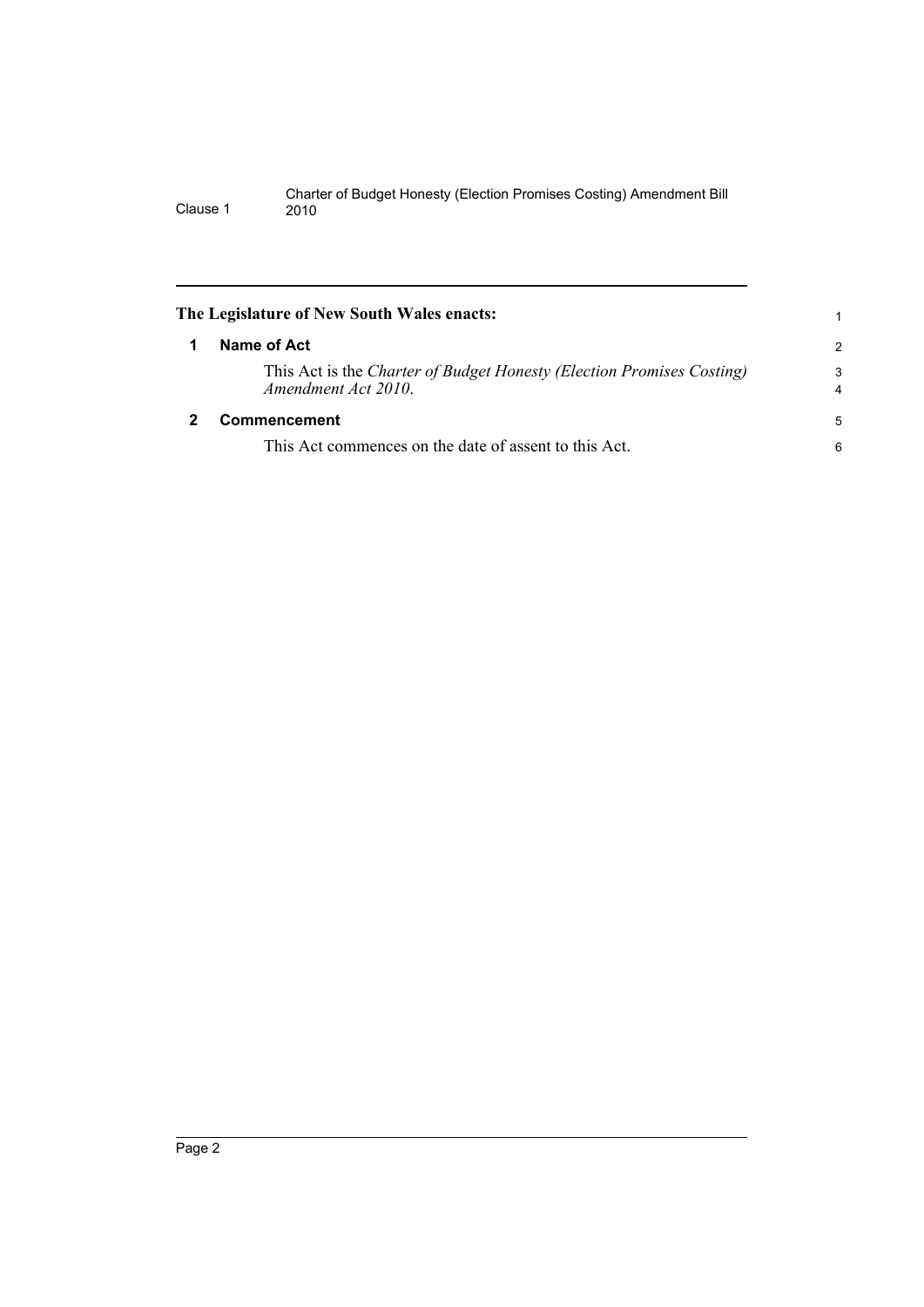Amendment of Charter of Budget Honesty (Election Promises Costing) Act 2006 No 89 Schedule 1

### <span id="page-8-0"></span>**Schedule 1 Amendment of Charter of Budget Honesty (Election Promises Costing) Act 2006 No 89**

#### **[1] Section 3 Definitions** Insert in alphabetical order in section 3 (1): *Auditor-General review* means a review conducted by the Auditor-General under Part 3A. *budget impact statement* means a budget impact statement for all Treasury costed Government policies, or all Treasury costed Opposition policies, prepared by the Secretary of the Treasury under section 12. *independent financial consultant* —see section 13A. **[2] Section 3 (1)** Insert after the definition of *Treasury costing*: **Note.** Proposed Treasury costings and budget impact statements are required to be reviewed by the Auditor-General under Part 3A. **[3] Section 6 Period during which costings may be requested** Omit the note to the section. Insert instead: **Note.** For the purposes of the general election due to be held on 26 March 2011, the pre-election period will commence on the pre-election period will commence on 25 January 2011. **[4] Section 9 Treasury costing of individual policies**  Insert at the end of section 9 (1) (b): , and (c) provide the Auditor-General's report of the review of the costing to the Premier or to the Leader of the Opposition (as the case requires). **[5] Section 11 Public release of Treasury costings by Secretary of the Treasury** Insert ", and the Auditor-General's report of the review of the costing," after "Treasury costing for the policy" in section 11 (1). **[6] Section 12 Budget impact statements for all costed policies** Omit the note to section 12 (3). Insert instead: **Note.** For the purposes of the general election due to be held on 26 March 2011, the draft statements are to be provided on 11 March 2011. 10 11 12 13 14 15 16 17 18 19 20 21 22 23 24 25 26 27 28 29 30 31 32 33 34 35 36

1  $\mathfrak{p}$ 3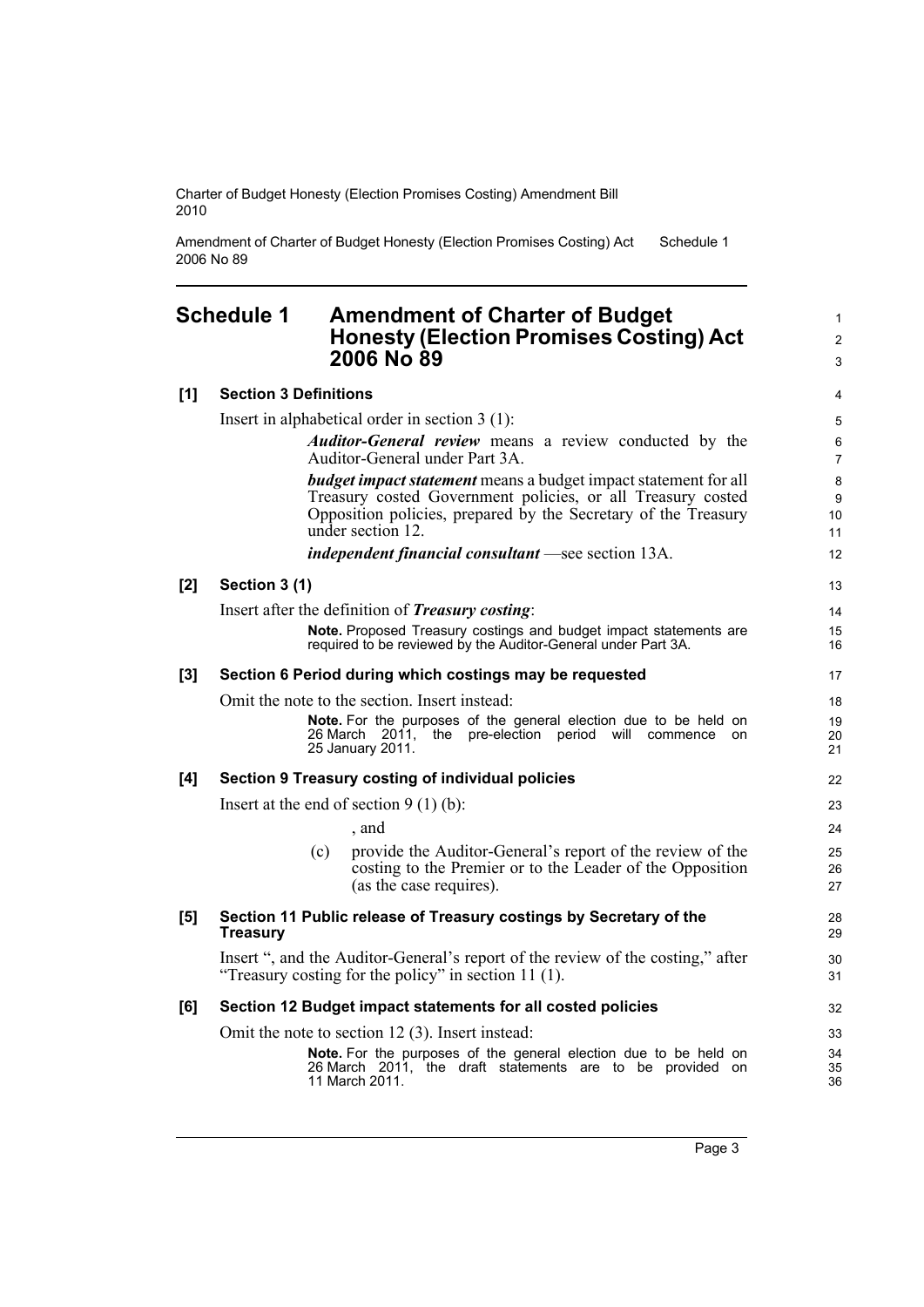Schedule 1 Amendment of Charter of Budget Honesty (Election Promises Costing) Act 2006 No 89

### **[7] Section 12 (5) (b)**

Insert ", and the Auditor-General's report of the review of the statements," after "budget impact statements".

#### **[8] Section 12 (5)**

Omit the note to the subsection. Insert instead:

Note 1. For the purposes of the general election due to be held on 26 March 2011, the final statements are to be released on 21 March 2011.

1 2 3

15 16

**Note 2.** Under section 12A, the Auditor-General must review Treasury costings and budget impact statements and provide a report of the review to the Secretary of the Treasury for inclusion in the budget impact statements.

### **[9] Part 3A**

Insert after Part 3:

## **Part 3A Auditor-General review of Treasury costings**

### **12A Review of Treasury costings and budget impact statements by Auditor-General**

- (1) The Auditor-General is to review Treasury costings and budget impact statements.
- (2) The Auditor-General is to prepare reports of the reviews of Treasury costings and budget impact statements.
- (3) The Auditor-General is to provide to the Secretary of the Treasury:
	- (a) a copy of any report of a review of a Treasury costing, and
	- (b) a copy of the report of the review of the budget impact statements,

for the purposes of the public release of the costing or statements by the Secretary.

(4) If the Auditor-General's report on the review of the budget impact statements is not available by the time the budget impact statements are required under this Act to be publicly released, the Auditor-General is to publicly release the report as soon as practicable before the State election.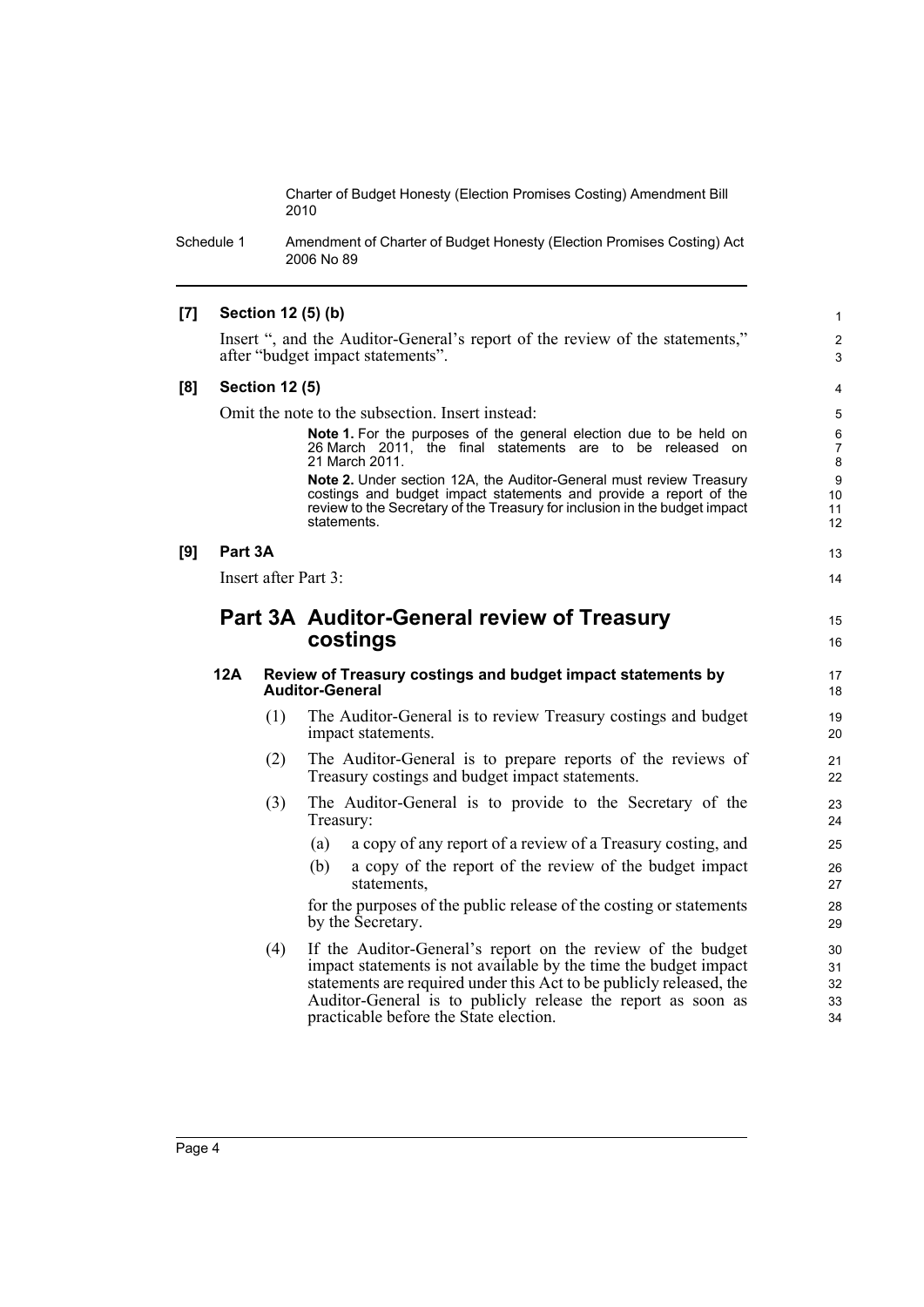Amendment of Charter of Budget Honesty (Election Promises Costing) Act 2006 No 89 Schedule 1

|        | 12B                                                                                                                | Information to be made available to Auditor-General |                                                                                                                                                                                                                                                                        |                               |  |  |
|--------|--------------------------------------------------------------------------------------------------------------------|-----------------------------------------------------|------------------------------------------------------------------------------------------------------------------------------------------------------------------------------------------------------------------------------------------------------------------------|-------------------------------|--|--|
|        |                                                                                                                    | (1)                                                 | The Secretary of the Treasury is to provide the Auditor-General<br>with all costing requests and proposed Treasury costings.                                                                                                                                           | $\overline{c}$<br>3           |  |  |
|        |                                                                                                                    | (2)                                                 | The Secretary of the Treasury is to ensure that the<br>Auditor-General has access to such other information as may be<br>necessary to enable the Auditor-General to conduct a review<br>required under this Part.                                                      | 4<br>5<br>6<br>$\overline{7}$ |  |  |
|        |                                                                                                                    | (3)                                                 | If the Auditor-General needs more information about a policy for<br>the purpose of a review, the Secretary of the Treasury is to ask the<br>Premier or the Leader of the Opposition (as the case requires) to<br>provide that information in writing to the Secretary. | 8<br>9<br>10<br>11            |  |  |
| $[10]$ |                                                                                                                    | <b>Section 13A</b>                                  |                                                                                                                                                                                                                                                                        | 12                            |  |  |
|        | Insert after section 13:                                                                                           |                                                     |                                                                                                                                                                                                                                                                        |                               |  |  |
|        | 13A<br>Treasury to engage independent financial consultant                                                         |                                                     |                                                                                                                                                                                                                                                                        |                               |  |  |
|        |                                                                                                                    | (1)                                                 | The Secretary of the Treasury is to engage a person or body to<br>assist the Secretary in the preparation of Treasury costings and<br>independent financial<br>budget<br>impact<br>statements<br>(the<br>consultant).                                                  | 15<br>16<br>17<br>18          |  |  |
|        |                                                                                                                    | (2)                                                 | The independent financial consultant is to be a person or body<br>with financial expertise nominated by the Auditor-General.                                                                                                                                           | 19<br>20                      |  |  |
|        |                                                                                                                    | (3)                                                 | The independent financial consultant must not be a public<br>authority, a public official or an official of a political party.                                                                                                                                         | 21<br>22                      |  |  |
| [11]   | Section 14 Confidentiality of information or documents relating to<br><b>Treasury costing of election promises</b> |                                                     |                                                                                                                                                                                                                                                                        |                               |  |  |
|        | Omit "the Secretary of the Treasury" from section 14 (1) (a).                                                      |                                                     |                                                                                                                                                                                                                                                                        |                               |  |  |
|        | Insert instead "a relevant official".                                                                              |                                                     |                                                                                                                                                                                                                                                                        |                               |  |  |
| $[12]$ | Section 14 (1) (a)                                                                                                 |                                                     |                                                                                                                                                                                                                                                                        |                               |  |  |
|        | Insert "or an Auditor-General review" after "Treasury costing".                                                    |                                                     |                                                                                                                                                                                                                                                                        |                               |  |  |
| $[13]$ |                                                                                                                    | Section 14 (1) (b)                                  |                                                                                                                                                                                                                                                                        |                               |  |  |
|        | Omit the paragraph. Insert instead:                                                                                |                                                     |                                                                                                                                                                                                                                                                        |                               |  |  |
|        |                                                                                                                    |                                                     | (b)<br>information or documents prepared by a relevant official<br>for the purposes of any such costing or an Auditor-General<br>review.                                                                                                                               | 31<br>32<br>33                |  |  |